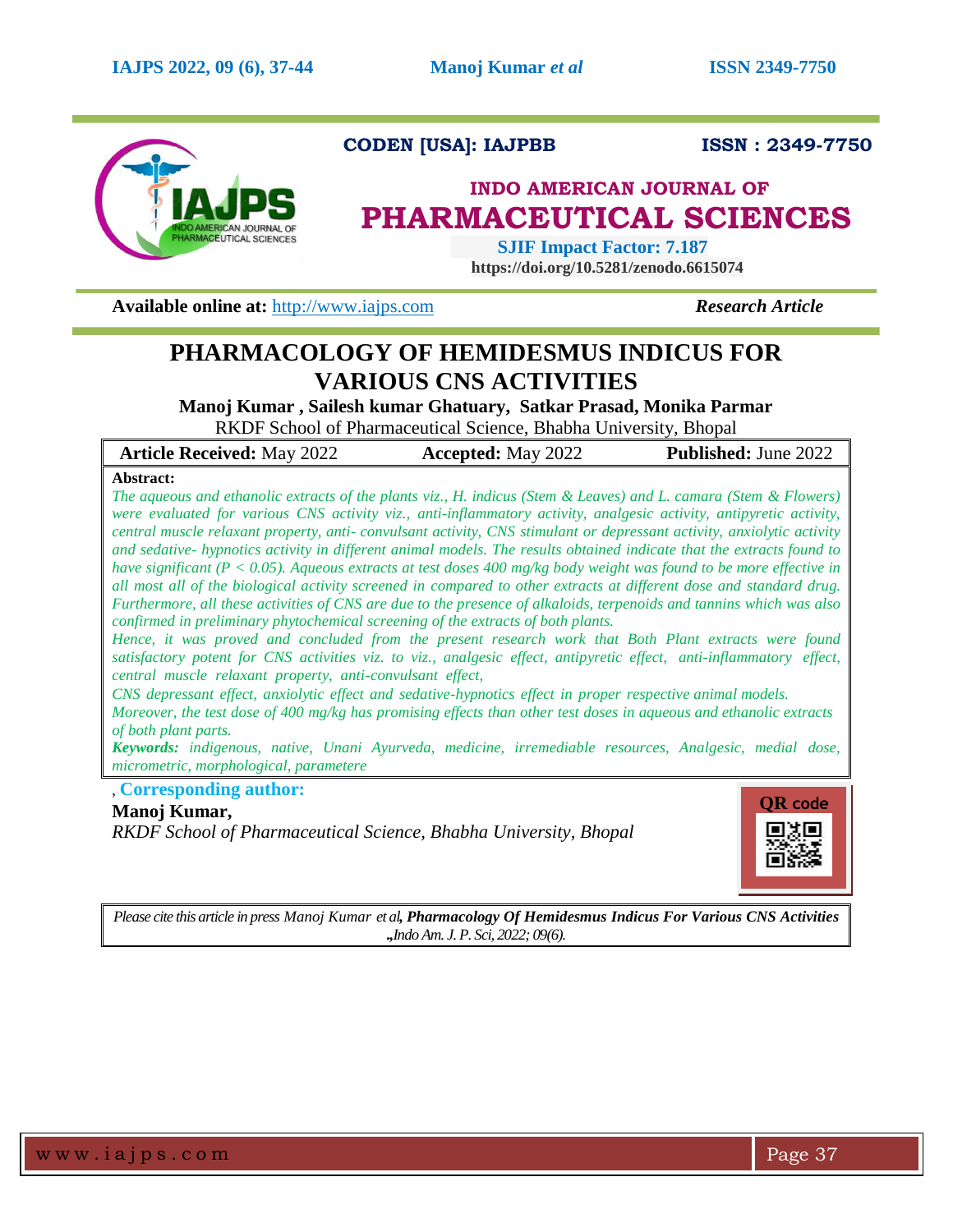# **INTRODUCTION:**

#### **Indigenous plants**

Indigenous plants are native to a specific area. India has many indigenous species. Indigenous plants are the natural inhabitants, as they are naturally occurring plants. Alternative names for indigenous plants are local native plants, Indian native plants.

It's essential to save indigenous species because they have often evolved to cope up with particular conditions and circumstances. Indigenous species found to contain unique properties, which have been used to develop specialized drugs to save lives. Once indigenous plants become extinct, they will lost forever.

Global concern is the fondness of plant origin medicines over chemical medicines, because of least or no side effects. India has extensive capacity of growing number of precious medicinal plants. Over 700 plants have been used in Unani and Ayurveda medicine. Globalized and modernized medicines derived from ayurveda are of alternative type of medicines. The annual value of m e d i c i n a l plants in developing countries is about

Rs.1, 00,000 crores, out of this India's share is about Rs. 400 crores.

Plants have been used effectively as a source of food, clothes and shelter. Besides it, they provide timber, fuel, dyes, gum, resins, medicines etc. and had very notable role in human civilization. The dependence on plant-based material is increasing day by day. Plants provide a lot of biodiversity. Their contribution in biodiversity cannot be disregard. Due to

their significance, people are reneging towards nature.

Indeed, the uses of plants were discovered by ancient people by trial-and-error method. Obviously, plants have been prized for their aromatic, flowering and drug yielding qualities.

Plants are alive and that are exhaustible, if over used and sustainable, if used with care and wisdom. However, presently plants are focuses not only as a source of health care but also as a source of primary need. In recent years attempts have been made to introduce drug plants to the common people. The cultivation practices have been developed and localized commercially across the nation. As per

WHO, herbal remedies usage throughout the world exceeds the conventional drugs twice or thrice. WHO is aware about the vitality of herbal medicines and therefore supports medicinal plants and their products use.

# **Benefits of Indigenous plants**

Indigenous plants are alive, so maintaining their presence is essential as they:

- Have evolved to the local climatic conditions, so adapted to survive the seasonal changes and relied upon by native wild life for food and shelter.
- $\Box$  Give its unique visual character, support animals that control pest outbreaks, so help to foster an ecological balance.
- Have evolved to grow in local soils, so not require any additional fertilizers or frequent watering.
- Have avoided the weed issue that arises  $\Box$ from exotic or non-local native plants which may spread into native bush land.

Have cultural uses for existing community such as traditional bush foods and medicines

## **The legality of herbal / traditional products**

Traditional medicines is the sum of total knowledge, skills and practices, based on theories, beliefs and experiences; indigenous to cultures that are used to maintain health and also to cure, prevent, diagnose, improve and to treat physical and mental illnesses. A traditional medicine that has been adopted by other populations (outside its indigenous culture) is often termed alternative or complementary medicine.

# **Current challengesfacing herbal / traditional products**

The revitalization of herbal / traditional plants in health care brings higher demand for products; however more analysis is required to verify health advantages.

- In post recessionary atmosphere, several analysis centers have seen their budgets cut as grants and funding come in alternative areas.
- $\Box$  The teaching information of ancient medication is restricted in most medical colleges.
- A weak or non-existent legal framework is  $\Box$ exploited to patent herbs and ingredients native to an area for the profit of many international firms.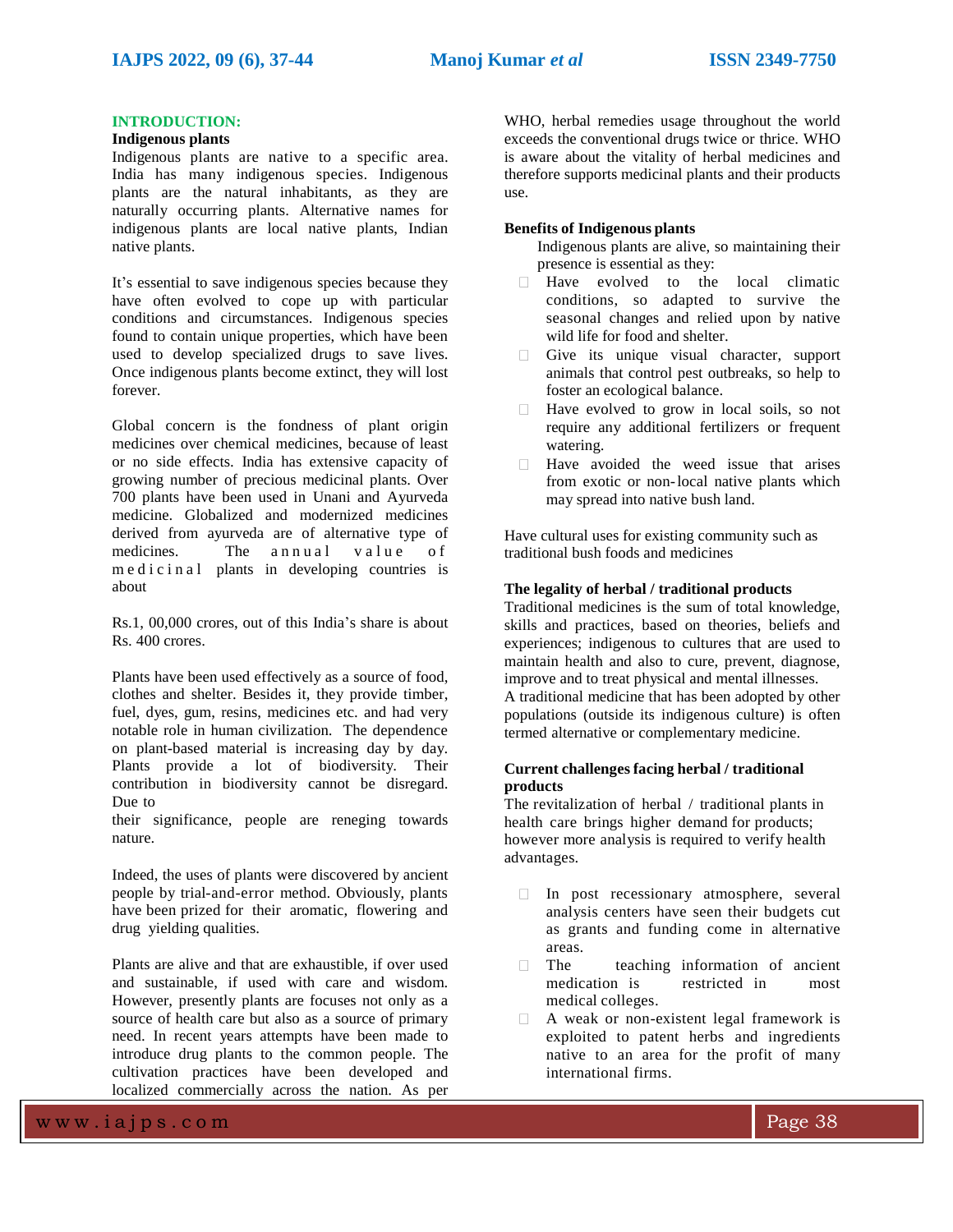# **IAJPS 2022, 09 (6), 37-44 Manoj Kumar** *et al* **ISSN 2349-7750**

**Higher demand for seasoning products** burdens agricultural and animal resources.

## **PLAN OF WORK**

In order to achieve these objectives following studies have been undertaken:

- 1. *Exhaustive literature survey.*
- 2. *Selection of plants based on their ethnomedical/ traditional uses.*
- 3. *Collection and authentication of plants.*
- 4. *Preliminary Phytochemical Screening*
- 5. *Acute toxicity study LD50*
- 6. *Pharmacological Screening by using:*
- *Hemidesmus indicus L.*
- *Stem (ethanol and water extract)*
- *Leaves (ethanol and water extract)*
- *Lantana camara* **L.**
- *Stem (ethanol and water extract)*
- *Flowers (ethanol and water extra*

#### **Followed by CNS activities:**

a) Analgesic activity

b) Anti-inflammatory activity c) Anti-pyretic activity

d) Central / skeletal muscle relaxant property e) Anti-convulsant activity

f) CNS stimulant or depressant activity g) A n x i o l y t i c activity

- h) Sedative-Hypnotics activity
- 7. Computation of data.
- 8. Summary and Conclusion.
- 9. References

# **RESULTS AND DISCUSSION:**

# **General Overview**

Medicinal plants have curative properties due to the presence of various complex chemical substance of different composition, which are found as secondary plant metabolites in one or more parts of these plants. These plant metabolities, according to their composition, are grouped as alkaloids, glycosides, saponins, corticosteroids, essential oils etc. However, it should be stated in all fairness that ourknowledge is still less about the biosynthetic pathway, leading to the formation of active constituents for which these plants are valued. The forest and remote rural places have been the traditional sources of herbs. During the past decade, a dramatic increase in exports of medicinal plants attests the worldwide interest in traditional health system. Most of these plants being taken from the wild, hundreds of species our now threatened with extinction because of over-exploitation.

## **PharmacognosticalEvaluation MacroscopicExamination**

The macroscopic examination of the plant viz.,

*H. indicus* L. (Stem & Leaves) were carried out.

The results are reported in the **table given below**

|        |                   | Hemidesmus indicus L. |                        |  |
|--------|-------------------|-----------------------|------------------------|--|
| S. No. | <b>Parameters</b> | <b>Stem</b>           | <b>Leaves</b>          |  |
| 1.     | <b>Size</b>       |                       | $10-12$ cm long        |  |
| 2.     | Shape             | Cylindrical           | Cylindrical, Irregular |  |
| 3.     | Color             | Light green           | Yellowish brown        |  |
| 4.     | Odor              | <b>Odorless</b>       | Odorless               |  |
| 5.     | Taste             | Acrid                 | Acrid                  |  |

# **Morphological Parameters of** *Hemidesmusindicus* **(Stem & Leaves)**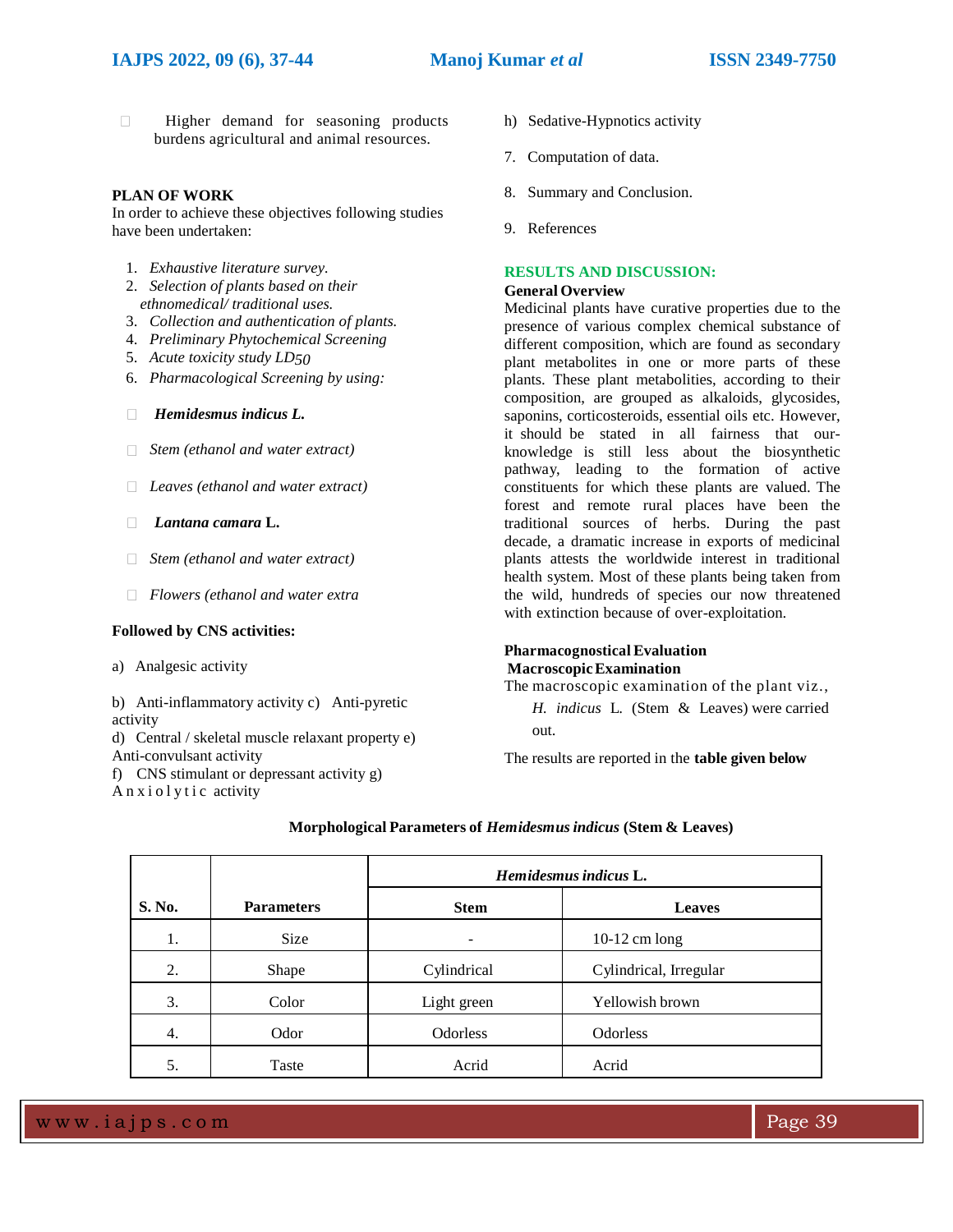#### **MicroscopicExamination**

#### **Stem anatomy of Hemidesmus indicus L.**

Stems are usually above ground organs and grow towards light (positively phototropic) and away from the ground (negatively geotropic), except in the case of certain metamorphic (modified) stems. The main stem develops from the plumule of the embryo, while lateral branches develop from auxillary buds or from adventitious buds. In normal stems clearly, defined internodes and nodes can be distinguished, the latter being the regions where the leaves are attached. In younger stems stomata are found in the epidermis while in the mature stem lenticels are evident.



#### **Quantitative microscopy**

The fresh leaves of the plant viz., *H. indicus* L. was evaluated for leaves constant such as stomatal number, stomatal index, palisade ratio and vein-islet number were determined and presented in the table given below: **Leaf constant of Leaves of** *H. indicus* **L.**

| S. No. | <b>Parameters</b>                 | 7<br>Value (1 mm) |
|--------|-----------------------------------|-------------------|
|        |                                   | H. indicus L.     |
| 1.     | Stomatal number                   |                   |
|        | Upper epidermis<br>L              | $2.8 - 6.9$       |
|        | Lower epidermis<br>L              | $1.4 - 3.8$       |
| 2.     | Stomatal index                    |                   |
|        | Upper epidermis<br>$\mathbb{R}^n$ | $2 - 6$           |
|        | Lower epidermis                   | $6-107-12$        |
| 3.     | Palisade ratio                    |                   |
|        | Base:middle:apex                  | 4:3:8             |
| 4.     | Vein-islet number                 | 22                |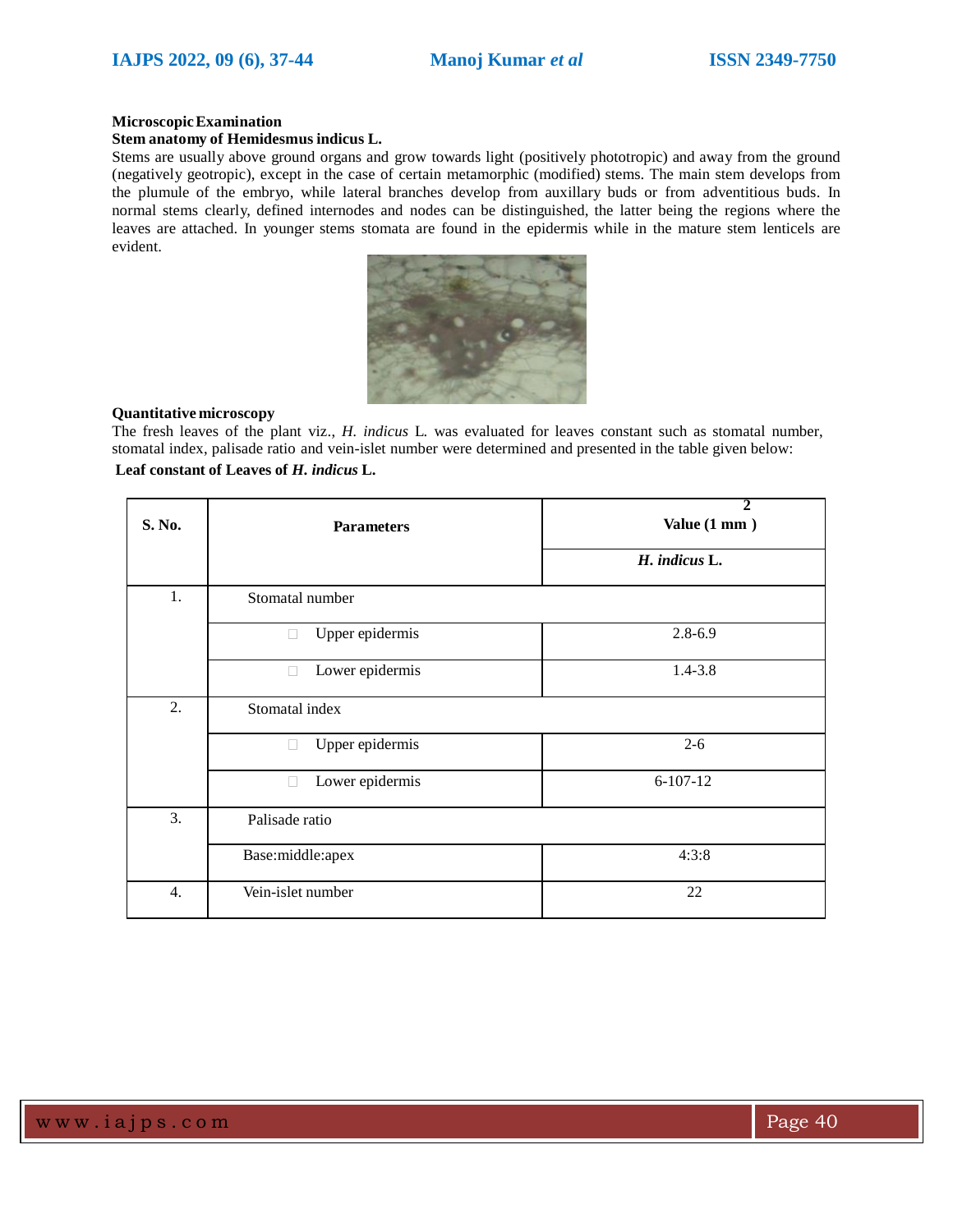| S.N              | <b>Powdered Crude Drug +</b>       | Day Light    | UV (Short)         | UV (Long)   |
|------------------|------------------------------------|--------------|--------------------|-------------|
|                  | <b>Reagents</b>                    |              | $254 \text{ nm}$   | 366 nm      |
| 1.               | Powder crude drug                  | <b>Brown</b> | Light brown        | Dark Brown  |
| 2.               | Drug + 5% FeCl <sub>3</sub>        | Light brown  | Light brown        | Grey        |
| 3.               | $Drug + 1M H SO$<br>$\overline{4}$ | Green        | Yellowish<br>oreen | Dark green  |
| $\overline{4}$ . | Drug + Dil. $HNO2$                 | Green        | Green              | Light green |
| 5 <sub>1</sub>   | $Drug + 5\% NaOH$                  | Light brown  | Light brown        | Dark brown  |
| 6.               | Drug+5% NaOH+ Water                | Light green  | Light green        | Light green |
| 7.               | $Drug + 5\%$ Iodine                | <b>Brown</b> | Light brown        | Dark Brown  |
| 8.               | $Drug + Conc. HNO$                 | Light brown  | Light brown        | Grey        |
| 9.               | $Drug + Ethanol$                   | Green        | Yellowish<br>oreen | Dark green  |
| 10.              | $Drug + Dil. HCl$                  | Green        | Green              | Light green |

**Fluorescence analysis of** *H. indicus* **L. Stem**

# **Fluorescence analysis of** *H. indicus* **L. Leaves**

| S.N | <b>Powdered Crude Drug</b>               | Day Light    | UV                | UV (Long)    |
|-----|------------------------------------------|--------------|-------------------|--------------|
|     | $+$ Reagents                             |              | (Short)<br>254 nm | 366 nm       |
|     |                                          |              |                   |              |
| 1.  | Powdered crude drug                      | <b>Brown</b> | <b>Brown</b>      | <b>Black</b> |
| 2.  | Drug + 5% $\text{FeCl}_2$                | Yellow brown | Light brown       | Light brown  |
| 3.  | Drug +1M $H$ SO <sub>4</sub>             | Violet       | Violet            | Dark violet  |
| 4.  | Drug + Dil. $HNO2$                       | Light green  | Dark green        | Dark green   |
| 5.  | $Drug + 5\%NaOH$                         | <b>Brown</b> | <b>Brown</b>      | <b>Black</b> |
| 6.  | $Drug + 5\%NaOH + H O$<br>$\overline{2}$ | Violet       | Violet            | Dark violet  |
| 7.  | $Drug + 5\%$ Iodine                      | Light brown  | <b>Brown</b>      | <b>Brown</b> |
| 8.  | Drug + Conc. $HNO3$                      | Light brown  | Yellow            | Yellow       |
| 9.  | $Drug + Ethanol$                         | Dark brown   | Dark brown        | Dark brown   |
| 10. | $Drug + Dil. HCl$                        | Yellow brown | Light brown       | Light brown  |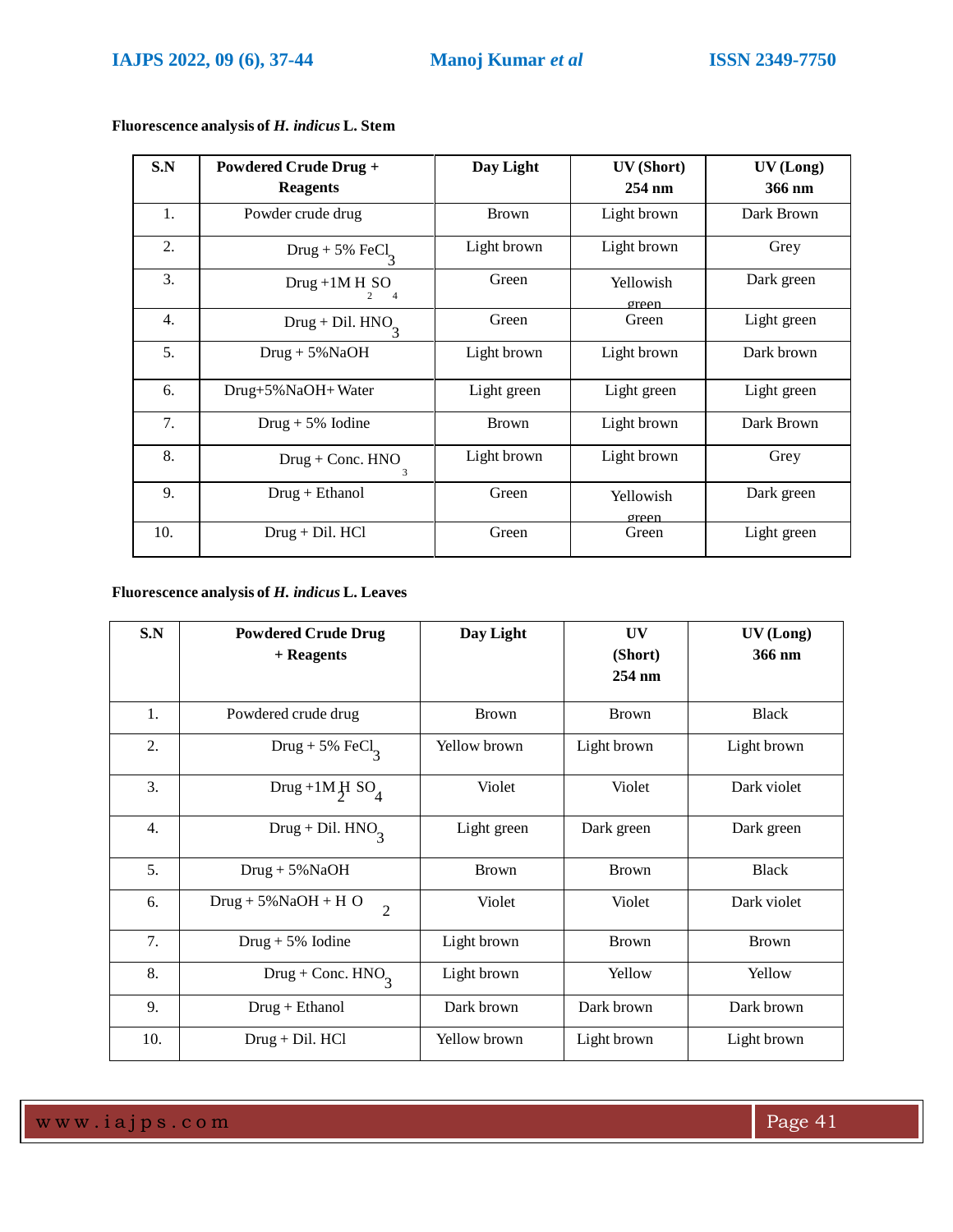#### **Analgesic activity**

An analgesic or painkiller is any member of the group of drugs used to achieve analgesia, relief from pain. Analgesic drugs act in various ways on the peripheral and central nervous systems. They are distinct from anesthetics, which temporarily affect, and in some instances completely eliminate, sensation. Analgesics include paracetamol (known in North America as acetaminophen or simply APAP), the non-steroidal anti-inflammatory drugs (NSAIDs) such as the salicylates, and opioid drugs such as morphine and oxycodone. In choosing analgesics, the severity and response to other medication determines the choice of agent; the WHO pain ladder specifies mild analgesics as its first step. Analgesic choice is also determined by the type of pain: For neuropathic pain, traditional analgesics are less effective, and there is often benefit from classes of drugs that are not normally considered analgesics, such as tricyclic antidepressants and anticonvulsants.

| S              | <b>Extract</b>              | <b>Estimated</b><br>percentage | Color of<br>extract | Nature of<br>extract | pH   |
|----------------|-----------------------------|--------------------------------|---------------------|----------------------|------|
|                | Stem extract<br>(Ethanol)   | 2.98                           | Light<br>brown      | Semi Solid           | 7.01 |
| 2              | Stem extract<br>(Aqueous)   | 4.11                           | Brown               | Solid Powder         | 7.02 |
| 3              | Leaves extract<br>(Ethanol) | 3.92                           | Green               | Semi Solid           | 7.02 |
| $\overline{4}$ | Leaves extract<br>(Aqueous) | 9.94                           | Dark green          | Solid Powder         | 7.00 |

#### **Percentage yield of various extracts of Hemidesmus indicus L**

# **Drugs**

All drugs have been obtained from Pallav Chemicals Pvt. Ltd., Bombay. All extracts were suspended with the help of gum acacia in distilled water at the time of oral administration.

#### **Experimental Protocols**

All experimental protocols were reviewed and accepted by the Institutional Animal Ethical Committee (IAEC) prior to the initiation of allied experiments.

#### **Experimental Animals**

Adult rats of Westar strains of 150-250 grams and Swiss albino mice of 18-25 grams of either sex have been obtained from local market of Indore. The animals have been placed in a controlled room, with

normal room temperature 25  $\pm$  3<sup>0</sup>C and humidity 35 - 50 %. Normal rat feeds and water *ad libitum* have been provided at regular interval of time. Animals have been housed in polypropylene cages. The animals have been allowed to acclimatize to laboratory conditions prior to experimental procedures.

### **Administration of Dose**

The test extract has been administered in a single dose by gavages using a stomach tube or suitable feeding canula. If single dose is not possible in unfavourable conditions, then dose has been given in smaller fractions over a period not exceeding to 24 hours. Only water *ad li betum* has been provided to animals, rest they were fasted overnight, before dosing. Following the period of fasting, the animals were weighed and the test substances were administered. The dose level used as the starting dose has been selected from one of four fixed levels 5, 50, 300 and 2000 mg/kg body weight.

- Acute toxicity studies have been performed with three animals and observations found after studies are:
- i) Maximum 2000 mg/kg body weight of dose has been given.
- ii) Depends on LD50 determination,  $1/10^{th}$  of the dose has been fixed as the medial dose for further pharmacological screenings.
- iii) At maximum level of dose, no mortality rate has been found.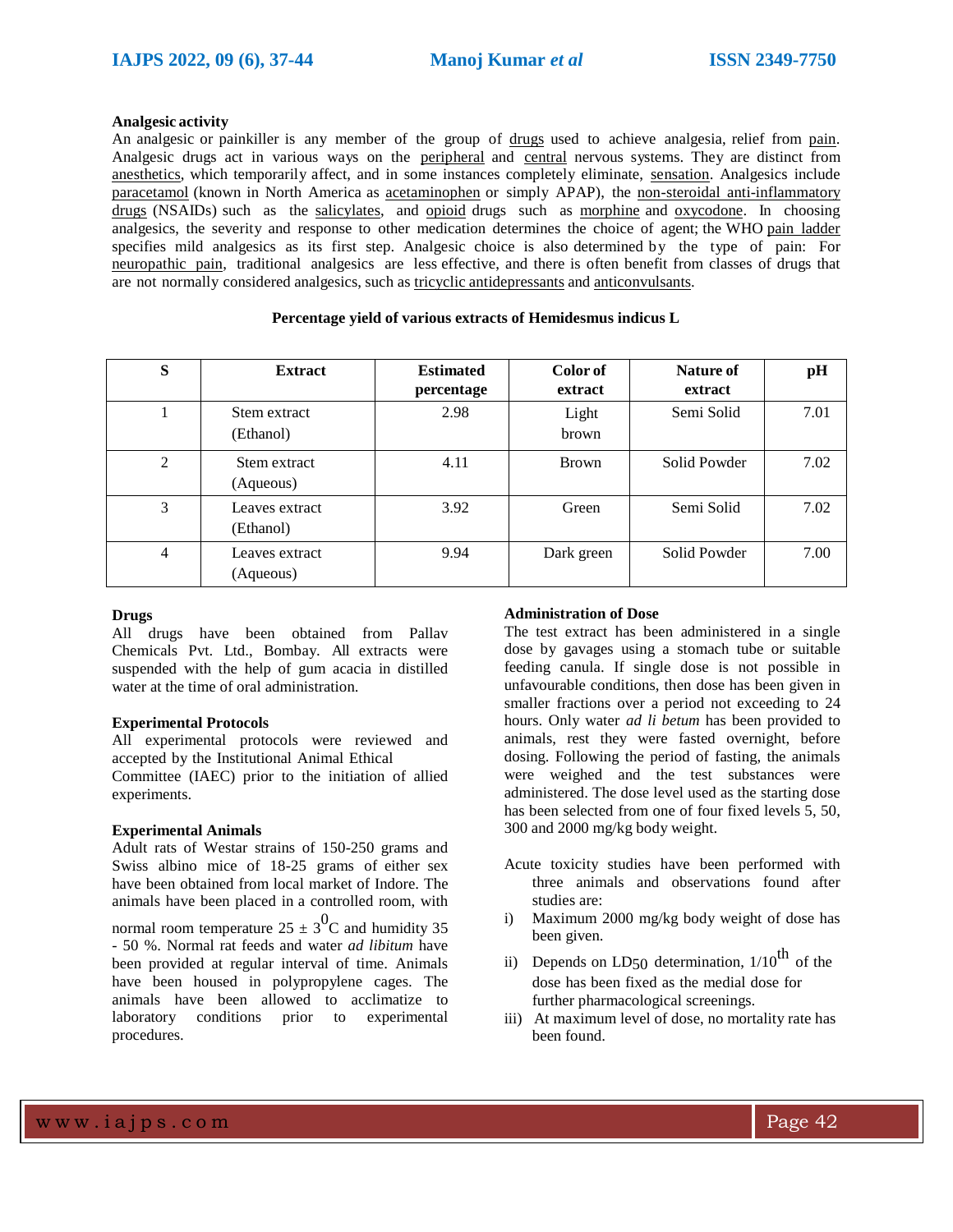# **PHARMACOLOGICAL SCREENING FOR CNS EXPERIMENTAL DESIGN**

60 healthy & adult Swiss albino mice & 60 Westar rats were assigned to randomly to 10 groups as follows:

| Group            | <b>Drug</b> administered<br>Category |                                        |
|------------------|--------------------------------------|----------------------------------------|
|                  |                                      | H. indicus                             |
| 1.               | Normal Control                       | Normal saline or Normal water          |
| 2.               | Positive control                     | Standard drug as per activity          |
| 3.               | Test 1                               | 5% W/V H, indicus stem extract         |
|                  | $(200 \text{ mg/kg})$                | (ethanol)                              |
| $\overline{4}$ . | Test 2                               | 10% W/V H, <i>indicus</i> stem extract |
|                  | $(400 \text{ mg/kg})$                | (ethanol)                              |
| 5.               | Test 3                               | 5% W/V H, indicus stem extract         |
|                  | $(200 \text{ mg/kg})$                | (aqueous)                              |
| 6.               | Test 4                               | 10% W/V H. indicus stem extract        |
|                  | $(400 \text{ mg/kg})$                | (aqueous)                              |
| 7.               | Test 5                               | 5% W/V H. indicus leaves extract       |
|                  | $(200 \text{ mg/kg})$                | (ethanol)                              |
| 8.               | Test 6                               | 10% W/V H. indicus leaves extract      |
|                  | $(400 \text{ mg/kg})$                | (ethanol)                              |
| 9.               | Test 7                               | 5% W/V H. indicus leaves extract       |
|                  | $(200 \text{ mg/kg})$                | (aqueous)                              |
| 10.              | Test 8                               | 10% W/V H. indicus leaves extract      |
|                  | $(400 \text{ mg/kg})$                | (aqueous)                              |

# **CONCLUSION:**

Nature is always been a major source of medicinal plants since long ago and plethora modern drugs have been taken from them. Lots of medicinal plant species used in treatment of diseases and disorders which affects number of people globally. Medicinal plants generate commercial demand of drugs and their products worldwide. Continue efforts made in recent years for introduction of drugs obtained from these plants, to common people. The agronomical practices for growing of medicinal plants have been developed. Herbal medicines are widely used by all community, either directly as folk remedies or medicaments. It are evident that many viable herbal drugs have been identified, evaluated and validated by their ancient folk healers for treatment of particular illness. It is the most prominent way for treating several illnesses, mostly in tribal and rural societies.The need of hour is the development of action plan for escalates awareness about importance and values of plants as their healing effects. We should link indigenous traditional knowledge with modern technology.

# **REFERENCES:**

- 1. Dwivedi S., Shrivastava S., Dubey D., Kapoor S., Jain S., Status , Conservation Strategies of Herbal Oral Contraceptives, *Planta Indica*, 3(1):5-8, (2007).
- 2. Dwivedi Sumeet, Kaul Shefali, P,ey Deepak, Shrivastava Satyaendra, Dwivedi S. N., Status , Conservation Strategies of Endangered Vulnerable Medicinal Plants, *Planta Indica*, 3(2):13-15, (2007).
- 3. Dwivedi S. N., Dwivedi Abhishek, Dwivedi Sumeet, Kaul S., Scientific Evaluation of Antimalarial herbs used in traditional system of medicine, *Farmavita.Net*, Nov. (2007).
- 4. Dwivedi S., Shrivastava S., Dubey Darshan. Traditional Herbal Remedies from Vindhya Region of Madhya Pradesh in the treatment of Viral Hepatitis, *Int. Jour. of Green Pharm*., 2(1):17-21, (2008).
- 5. Dwivedi S., Dwivedi A. , Dwivedi S. N., Folklore uses of some plants by the tribals of Madhya Pradesh with special reference to their conservation, *Ethno. Leaflets*, 12:763-771,